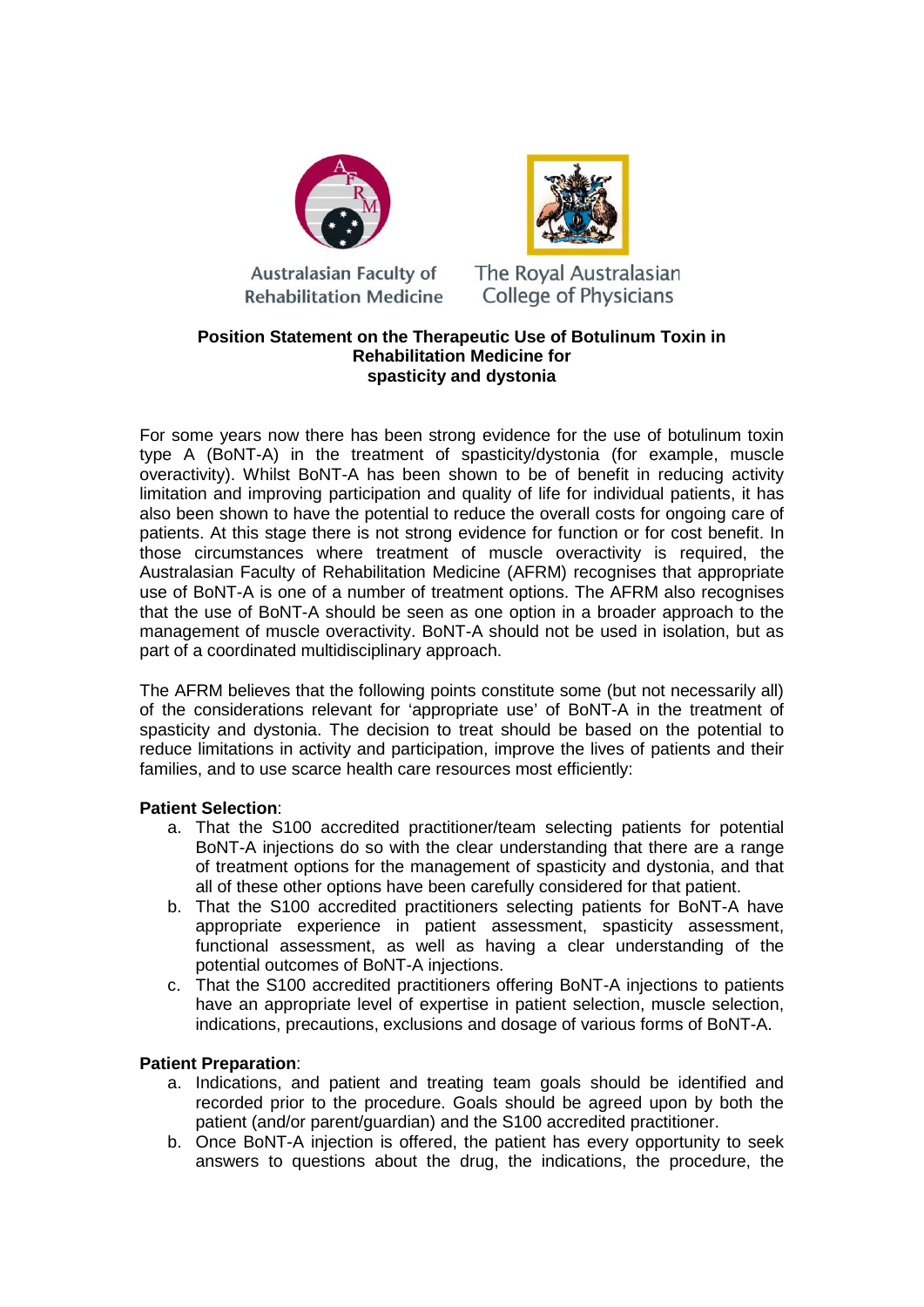potential side effects and complications, as well as the experience of the injectors.

- c. Written informed consent should be completed and signed prior to the procedure.
- d. Outcomes of the BoNT-A injection should be measured via patient interview and/or examination at an appropriate time, by an appropriately trained S100 accredited practitioner. Measures should be undertaken pre and post injection.
- e. It should be determined that the patient will be available to undergo therapy (e.g. physiotherapy or occupational therapy) during the time when the BoNT-A is active in order to maximise the functional gains.

## **The Procedure**:

- a. BoNT-A injections should be carried out or supervised by an appropriately trained, 'accredited' S100 practitioner.
- b. The environment should be appropriate for a number of considerations, including (but not limited to) privacy, confidentiality, comfort, and cleanliness. There should be appropriate lighting, and adequate space and equipment for effective patient transfers, and patient positioning for purposes of the procedure. There should be adequate staffing.
- c. In certain circumstances (e.g. children, patients with intellectual disability) it is appropriate to use some form of analgesia/sedation/anaesthetic for safe and effective injection of BoNT-A. In these cases, it is recommended that there needs to be appropriate preparation space (e.g. theatre space or anaesthetic bay) as well as appropriately trained staff, and support equipment.
- d. In addition to anatomical surface landmarks, the injector should use muscle localisation techniques (e.g. electrical stimulation or ultrasound guidance) when appropriate.
- e. Care must be taken with dosage and dilution, taking into account factors such as body weight and co-morbidities.
- f. A record should be kept for each muscle injected, the dose, dilution and the type of BoNT-A used. The BoNT-A batch number and expiry date should be recorded for each ampoule used.
- g. Any unexpected events or complications should be recorded.
- h. After the procedure, the patient should be able to ask further questions.
- i. After the injection, appropriate follow-up plans should be provided clearly to the patient, including instructions for the patient for ongoing rehabilitation management, and contacts in case of questions or concerns.

### **Other Considerations**:

### Multidisciplinary Team Management

- The AFRM strongly recommends the involvement of a multidisciplinary team as part of the therapeutic process.
- Whilst it is feasible for individual S100 accredited practitioners to take on all of the roles of assessor, patient selector, proceduralist, and follow-up practitioner, the evidence suggests that better patient outcomes are achieved through the use of a multidisciplinary team (e.g. inclusion of a physiotherapist, occupational therapist, nurse and/or other allied health professionals). This has the potential to provide better outcomes for the patient.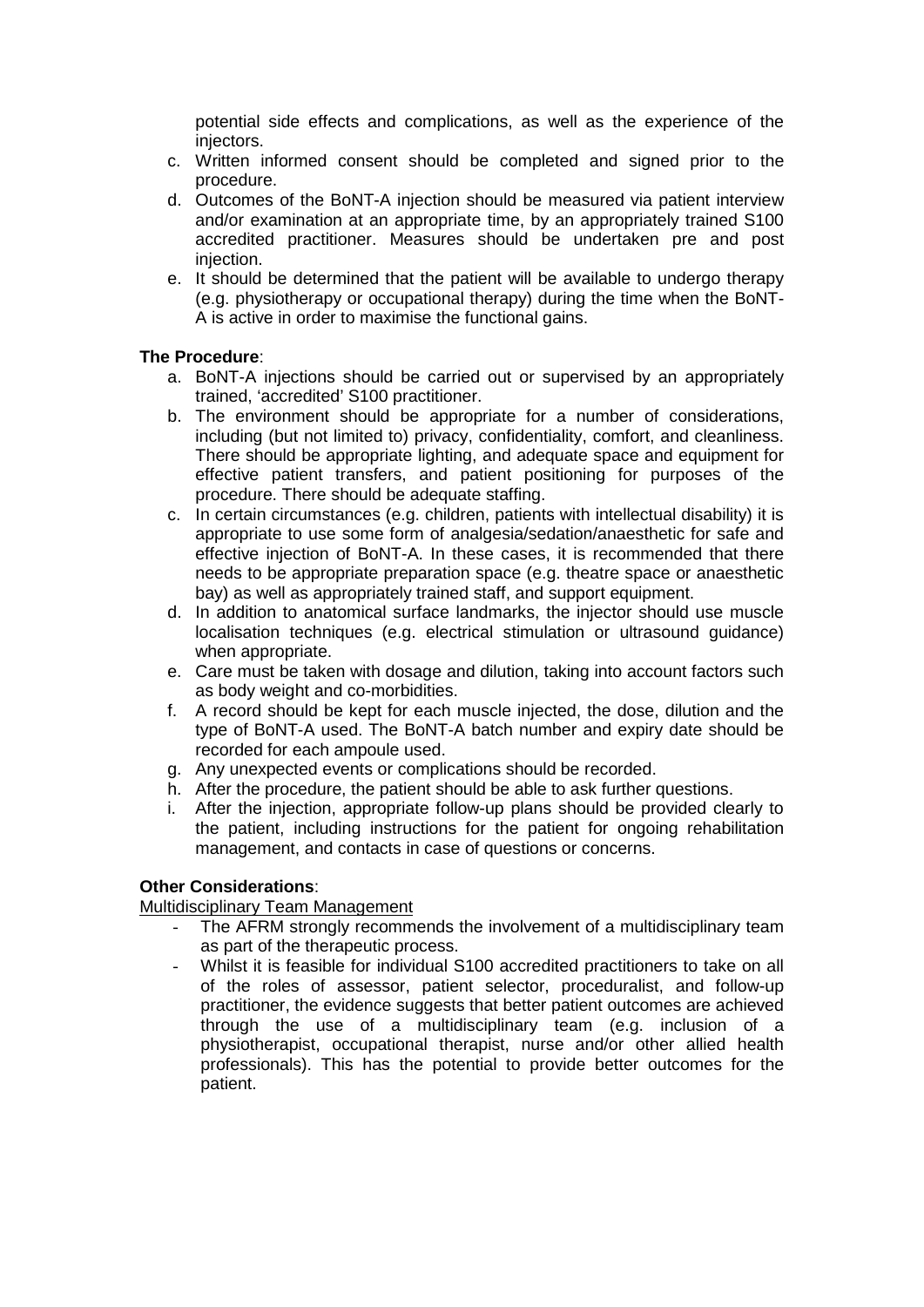### Measures

- The AFRM recommends that pre and post injection measures may include (but not be limited to):
- I. Objective measures of change, e.g.:
	- a. Range of movement
	- b. Degree of spasticity (e.g. Modified Ashworth Score, Tardieu)
	- c. Degree of dystonia
	- d. Speed of movement
	- e. Quality of movement
- II. Measures of function/goal attainment, e.g.:
	- a. Goal Attainment Scale
	- b. Canadian Occupational Performance Measure
	- c. Timed Up and Go
	- d. Walking distance/tolerance
- III. Measures of patient /carer satisfaction, e.g.; a. Measures of pain b. Examples of improved participation
- IV. Duration of effectiveness of injection(s)

## Research, Education and Training

More research continues to expand our knowledge about the indications, potential benefits, and complications of BoNT-A in the management of spasticity. The AFRM believes that S100 accredited practitioners who take on the responsibility for establishing BoNT-A injection clinics should also give strong consideration to participation not only in their own professional development in this arena, but also to undertake responsibility for training other S100 accredited practitioners, and participating in research activities. There continue to be changes in product availability, recommendations for procedures, and indications. As the use of, and the indications for, BoNT-A expand, so too does the need for more workforce supervised by accredited medical practitioners trained in pharmacotherapy, delivery and management of complications associated with BoNT-A.

### Adherence to government requirements

Australian and New Zealand Governments have a set of regulations regarding the appropriate use and monitoring of BoNT-A injections. The AFRM supports full compliance with these regulations but notes there may be sound clinical indications for BoNT-A injection that do not fall within current funding guidelines.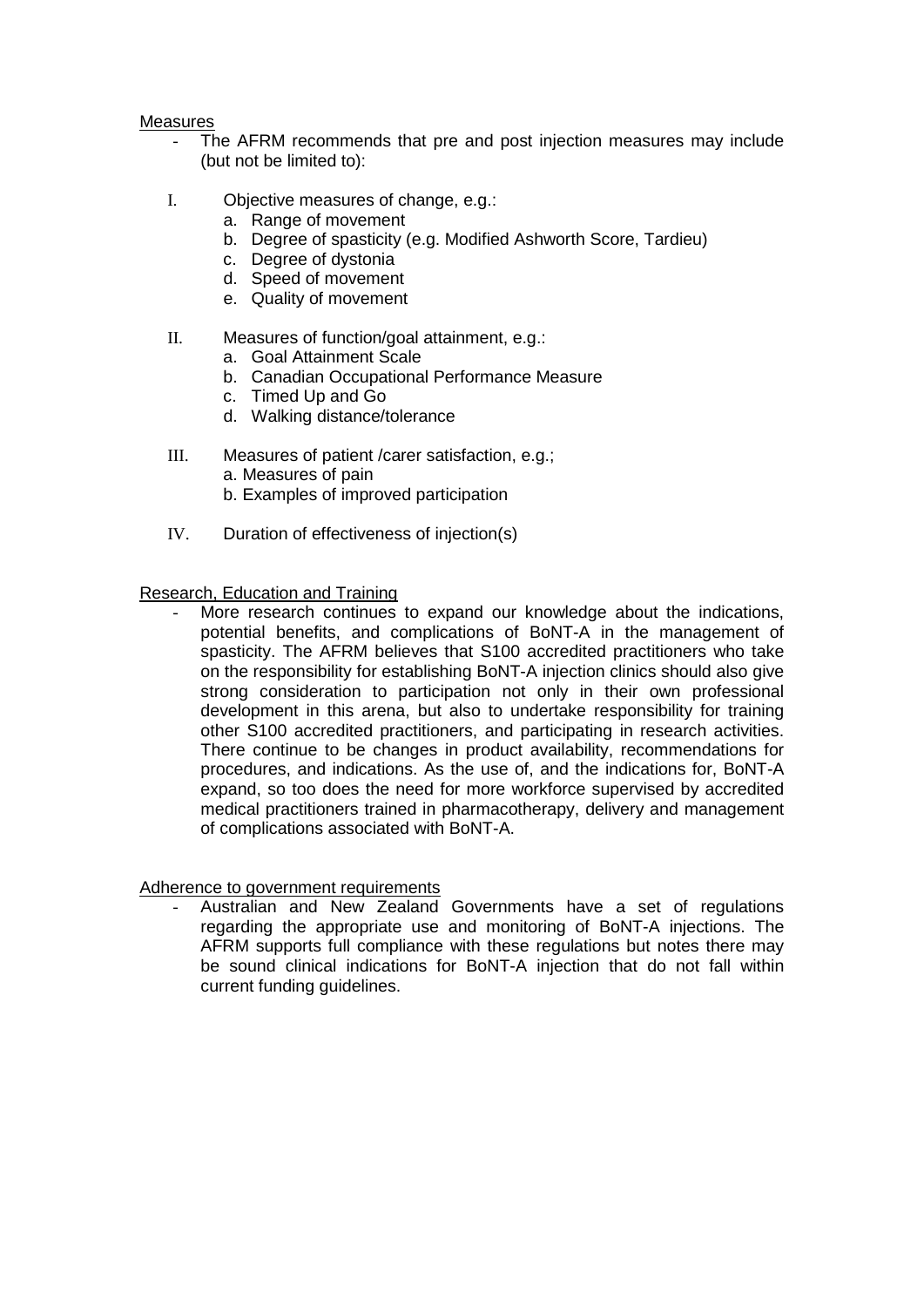## **Background to Consensus Process:**

- This position statement is the result of consideration of an Expert Working Committee appointed by the NeuroRehabilitation Special Interest Group and Policy and Advocacy Committee of the AFRM. It is based on the experience of this committee, with reference to:
	- o The international consensus statement for the use of botulinum toxin treatment in adults and children with neurological impairments (European Journal of Neurology 2010, 17 (suppl.2)
	- o Spasticity in adults: management using botulinum toxin. National Guidelines. Royal College of Physicians, January 2009
	- o Botulinum toxin assessment, intervention and after-care for lower limb disorders of movement and muscle tone in adults: international consensus statement (European Journal of Neurology 2010, 17 (suppl.2)
- Participating members of the Expert Working Group included:

A/Professor Ian Baguley Dr Stephen de Graaff A/Professor Steven Faux Professor John Olver A/Professor Michael Pollack (Lead Writer) A/Professor Barry Rawicki A/Professor Adam Scheinberg